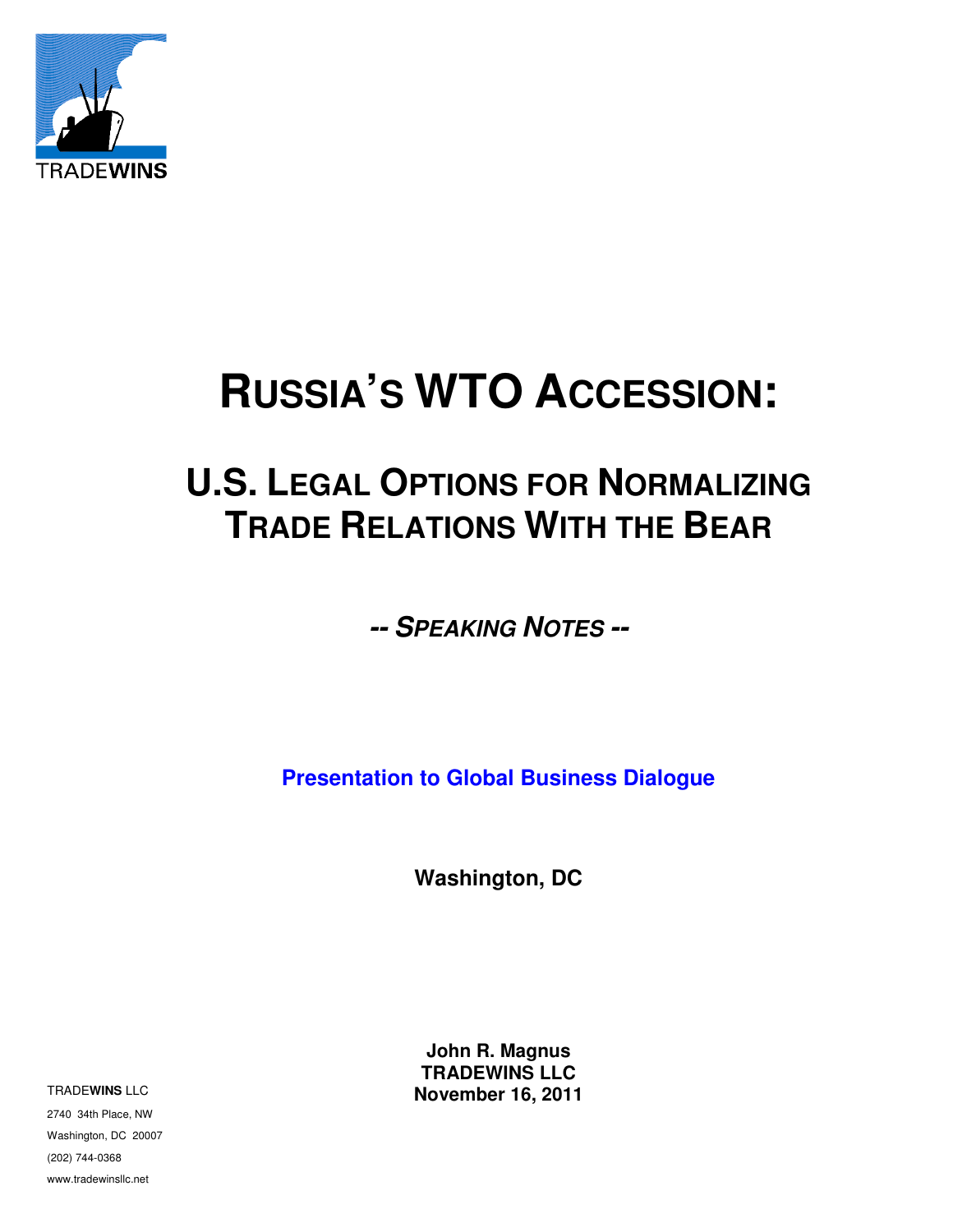### **RUSSIA'S WTO ACCESSION:**

#### **U.S. LEGAL OPTIONS FOR NORMALIZING TRADE RELATIONS WITH THE BEAR**

#### **-- SPEAKING NOTES --**

My thanks to Judge for the honor of speaking on today's very distinguished panel. I have prepared brief comments under two headings:

- With Russia's WTO accession moving to conclusion at the governmentto-government level, but Congress seemingly in no mood to act on normal trade relations ("NTR"), what options are available? In particular, what elements of the current Jackson-Vanik annual review process could be preserved if politics so demand?
- What other elements of existing US trade policy toward Russia will (or may) have to be adjusted in light of WTO accession?

#### **I. Jackson-Vanik/NTR**

My fellow panelists have done a great job laying out the prevailing view about the WTO-inconsistency of the Jackson-Vanik "annual NTR" mechanism and the need, so long as that mechanism remains in place, to invoke the WTO Agreement's non-application provisions.

But I think the prevailing view is wrong about what WTO law, and the term "unconditionally" in GATT Article I, require. I say this in full knowledge that it puts me out of alignment with a lot of very smart people – and also that the result it points to is an unwelcome one. But I actually don't think the result should be unwelcome. I'll explain why in a moment.

And to be clear, I do not oppose PNTR for Russia. Please do not put in your briefing notes that "Magnus spoke against PNTR." I think it would be terrific to consign Jackson-Vanik to the Cold War chapter of history books. But Congress does not appear to be persuaded  $-$  far from it  $-$  and there is now a realistic chance of not just invoking "non-application" but becoming mired in that scenario for what could be a very long time.

TRADE**WINS** LLC

2740 34th Place, NW Washington, DC 20007 (202) 744-0368 www.tradewinsllc.net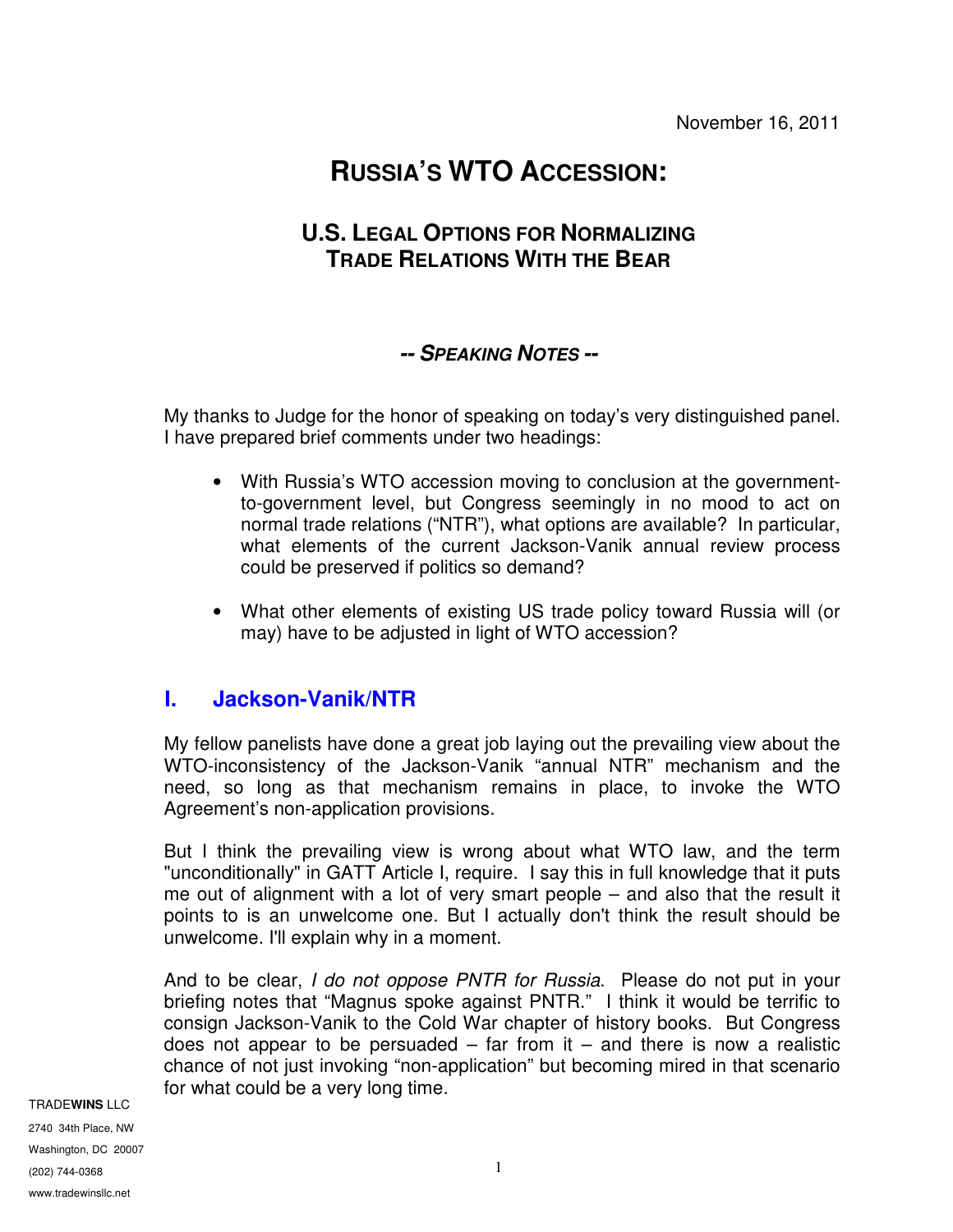That, I do oppose. In my view, the choice between straight PNTR for Russia and non-application is a false choice. Organizing our behavior according to that false choice is not a sensible thing to do.

The easiest way to appreciate this – to hone in on what the word "unconditionally" in GATT Article I requires and allows – is to start with what we know for certain.

- Surely the U.S. Congress can debate, at any time, whether the United States should continue to trade on normal terms with any WTO Member. Nothing in any of the WTO agreements regulates the content of legislative debates.
- Surely such a debate would not become prohibited by virtue of being held, and re-held, annually, for example during the same week in early July. Even if the vehicle for such a debate were legislation to suspend normal trading with a particular WTO member, singled out year after year for this humiliating treatment, the debate itself cannot offend GATT Article I.
- Logically, the same must be true (no GATT violation) if the vehicle for debate is a Resolution accorded, by the rules of one or both legislative chambers, streamlined treatment.

Now, if you are still with me at this point, then you believe that at least 95% of the existing annual MFN process is perfectly WTO-consistent. Pointless, maybe; retrograde, perhaps; but fully compatible with the United States' international obligations.

Indeed, the better view is that GATT Article I can be offended only by actually denying – not by debating or having procedures to debate whether to deny – MFN treatment to products at your border. The MFN commitment promises a result: appropriate treatment of incoming products. How a Member delivers that result through its legal system is its own business. Dispute settlement decisions interpreting "unconditionally" in GATT Article I do not refute this view.

This is not to say that all methods of providing normal (MFN) treatment are equal policy-wise. But I do believe they are all equal, and must be considered equal, legally.

The upshot? You will continue to hear it said that "withholding PNTR delays our ability to benefit from Russia's WTO commitments." That is true only if we invoke non-application. If we don't actually need to invoke non-application but we do so anyway, … what you have then is the trade policy equivalent of an "own goal."

TRADE**WINS** LLC 2740 34th Place, NW Washington, DC 20007 (202) 744-0368 www.tradewinsllc.net

In time, a determined Executive Branch will be able to sell PNTR for Russia – if not outright repeal of Jackson-Vanik – to a balky Congress. In the meanwhile, there is no reason for the United States to leap at non-application. If Russia finds (as would be understandable) maintenance of Jackson-Vanik to be hugely offensive, it may choose to keep its trade relationship with the United States on a